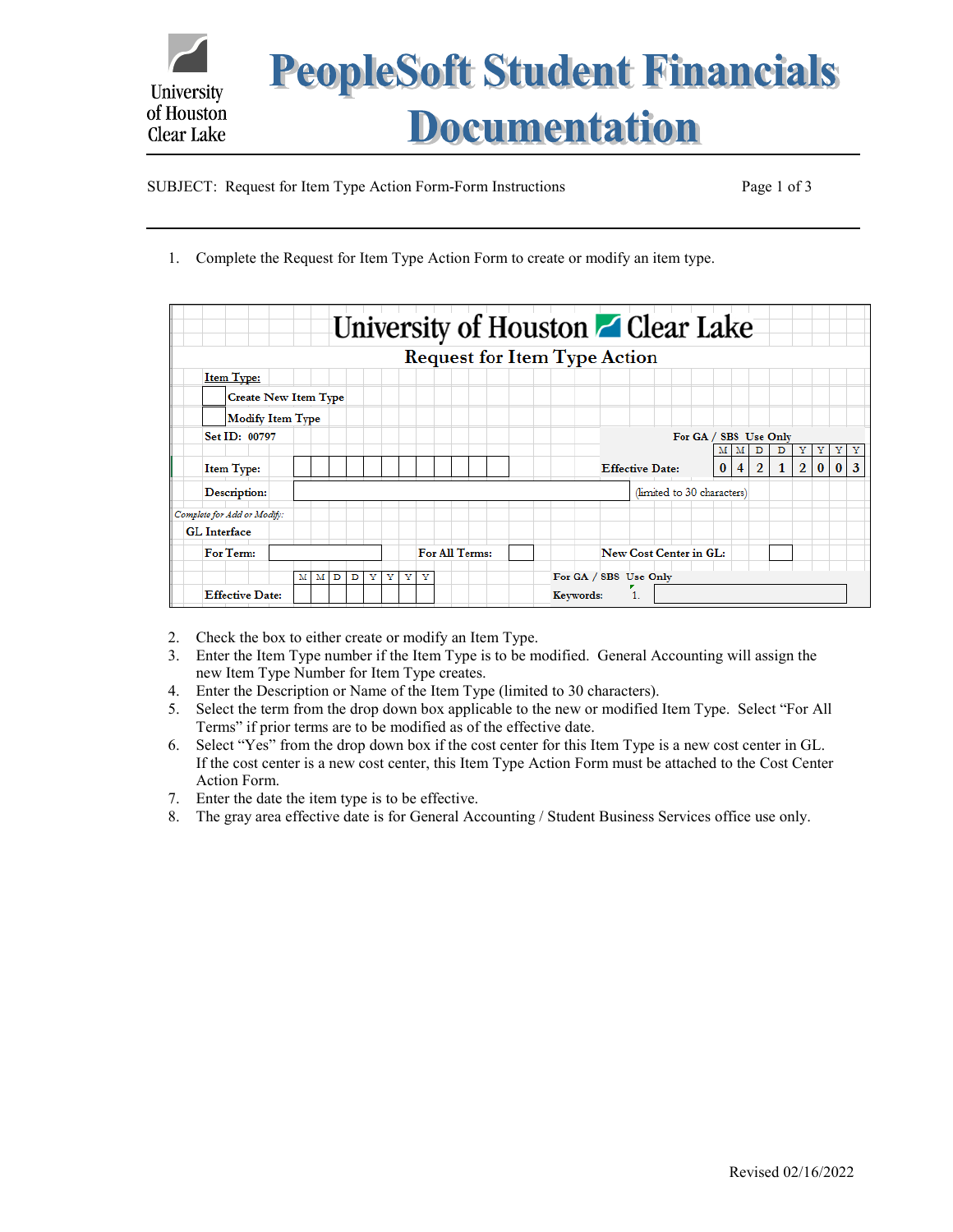

## SUBJECT: Request for Item Type Action Form-Form Instructions Page 2 of 3

| DEBIT GL Unit 00759 - ACTUALS  |                                                                            | $\overline{2}$                   |  |  |  |  |  |  |  |  |  |
|--------------------------------|----------------------------------------------------------------------------|----------------------------------|--|--|--|--|--|--|--|--|--|
| Fund:                          |                                                                            | ۳<br>3.                          |  |  |  |  |  |  |  |  |  |
| Department:                    | Ċ                                                                          | <b>Classification:</b>           |  |  |  |  |  |  |  |  |  |
| Program:                       |                                                                            | Yes GL Interface Required        |  |  |  |  |  |  |  |  |  |
| Project/Grant:                 |                                                                            | 1098-T Eligible<br>Defaut Amount |  |  |  |  |  |  |  |  |  |
| Account:                       |                                                                            | <b>Charge Priority List:</b>     |  |  |  |  |  |  |  |  |  |
| <b>Budget Ref:</b>             |                                                                            | <b>Payment Overall Priority:</b> |  |  |  |  |  |  |  |  |  |
|                                |                                                                            | Refundable Indicator             |  |  |  |  |  |  |  |  |  |
| CREDIT GL Unit 00759 - ACTUALS |                                                                            | Taxable:                         |  |  |  |  |  |  |  |  |  |
| Fund:                          |                                                                            | Priority:                        |  |  |  |  |  |  |  |  |  |
| Department:                    | c                                                                          | Pick up Receivable from Charge   |  |  |  |  |  |  |  |  |  |
| Program:                       |                                                                            |                                  |  |  |  |  |  |  |  |  |  |
| Project/Grant:                 |                                                                            |                                  |  |  |  |  |  |  |  |  |  |
| Account:                       |                                                                            |                                  |  |  |  |  |  |  |  |  |  |
| <b>Budget Ref:</b>             |                                                                            |                                  |  |  |  |  |  |  |  |  |  |
|                                |                                                                            |                                  |  |  |  |  |  |  |  |  |  |
|                                | Run: Setup SACR>Security>Process>Set Security after adding new item types. |                                  |  |  |  |  |  |  |  |  |  |
|                                | Reason for Item Type Add or Modification:                                  |                                  |  |  |  |  |  |  |  |  |  |
|                                |                                                                            |                                  |  |  |  |  |  |  |  |  |  |
|                                |                                                                            |                                  |  |  |  |  |  |  |  |  |  |
|                                |                                                                            |                                  |  |  |  |  |  |  |  |  |  |

- 9. Enter the Debit and Credit Fund, Department, Program, Project/Grant, Account, and Budget Reference for the item type to feed to GL.
- 10. Give a reason for this Item Type creation or modification.

|                                            |                                             |                                                                                                                                                                                                        | Date:                                                                                                                                                                                                                                                                                                                                            |                                                                             |
|--------------------------------------------|---------------------------------------------|--------------------------------------------------------------------------------------------------------------------------------------------------------------------------------------------------------|--------------------------------------------------------------------------------------------------------------------------------------------------------------------------------------------------------------------------------------------------------------------------------------------------------------------------------------------------|-----------------------------------------------------------------------------|
| Type/Print Name:                           | . Business Administrator                    |                                                                                                                                                                                                        |                                                                                                                                                                                                                                                                                                                                                  |                                                                             |
| Tuition and Fees Approval:                 |                                             |                                                                                                                                                                                                        | Date:                                                                                                                                                                                                                                                                                                                                            |                                                                             |
|                                            |                                             |                                                                                                                                                                                                        |                                                                                                                                                                                                                                                                                                                                                  |                                                                             |
| PS Ledger 5 Grants Approval:               |                                             |                                                                                                                                                                                                        | Date:                                                                                                                                                                                                                                                                                                                                            |                                                                             |
|                                            |                                             |                                                                                                                                                                                                        |                                                                                                                                                                                                                                                                                                                                                  |                                                                             |
| <b>Financial Aid Approval:</b>             |                                             |                                                                                                                                                                                                        | Date:                                                                                                                                                                                                                                                                                                                                            |                                                                             |
|                                            |                                             |                                                                                                                                                                                                        |                                                                                                                                                                                                                                                                                                                                                  |                                                                             |
| <b>General Accounting Approval:</b>        |                                             |                                                                                                                                                                                                        |                                                                                                                                                                                                                                                                                                                                                  |                                                                             |
|                                            | Date                                        |                                                                                                                                                                                                        |                                                                                                                                                                                                                                                                                                                                                  | Date                                                                        |
| <b>AVP Business Operations Approval:</b>   |                                             |                                                                                                                                                                                                        | Date:                                                                                                                                                                                                                                                                                                                                            |                                                                             |
|                                            |                                             |                                                                                                                                                                                                        |                                                                                                                                                                                                                                                                                                                                                  |                                                                             |
| <b>Student Business Services Approval:</b> |                                             |                                                                                                                                                                                                        | Date:                                                                                                                                                                                                                                                                                                                                            |                                                                             |
|                                            |                                             |                                                                                                                                                                                                        |                                                                                                                                                                                                                                                                                                                                                  |                                                                             |
|                                            |                                             |                                                                                                                                                                                                        |                                                                                                                                                                                                                                                                                                                                                  |                                                                             |
|                                            |                                             |                                                                                                                                                                                                        |                                                                                                                                                                                                                                                                                                                                                  |                                                                             |
|                                            | Type/Print Name: Cindy Lamb, Accountant III | Type/Print Name: Deja Sero, Director, Planning & Budget<br>Type/Print Name: Holly Nolan, Executive Director, Financial Aid<br>Submit completed forms to General Accounting MC 104 or to lamb@uhcl.edu. | Type/Print Name: Nancy Devino, Executive Director, Office for Sponsored Programs<br>Type/Print Name: Sherry Hawn, Associate Vice President, Business Operations<br>Type/Print Name: Melissa Hernandez, Director, Student Business Services<br>For any questions regarding this form, please contact Cindy Lamb at 281-283-2147 or lamb@uhcl.edu. | Krista Buckminster, Dir, Gen Acct/Fin Reporting<br>Last Revised: 02/16/2022 |